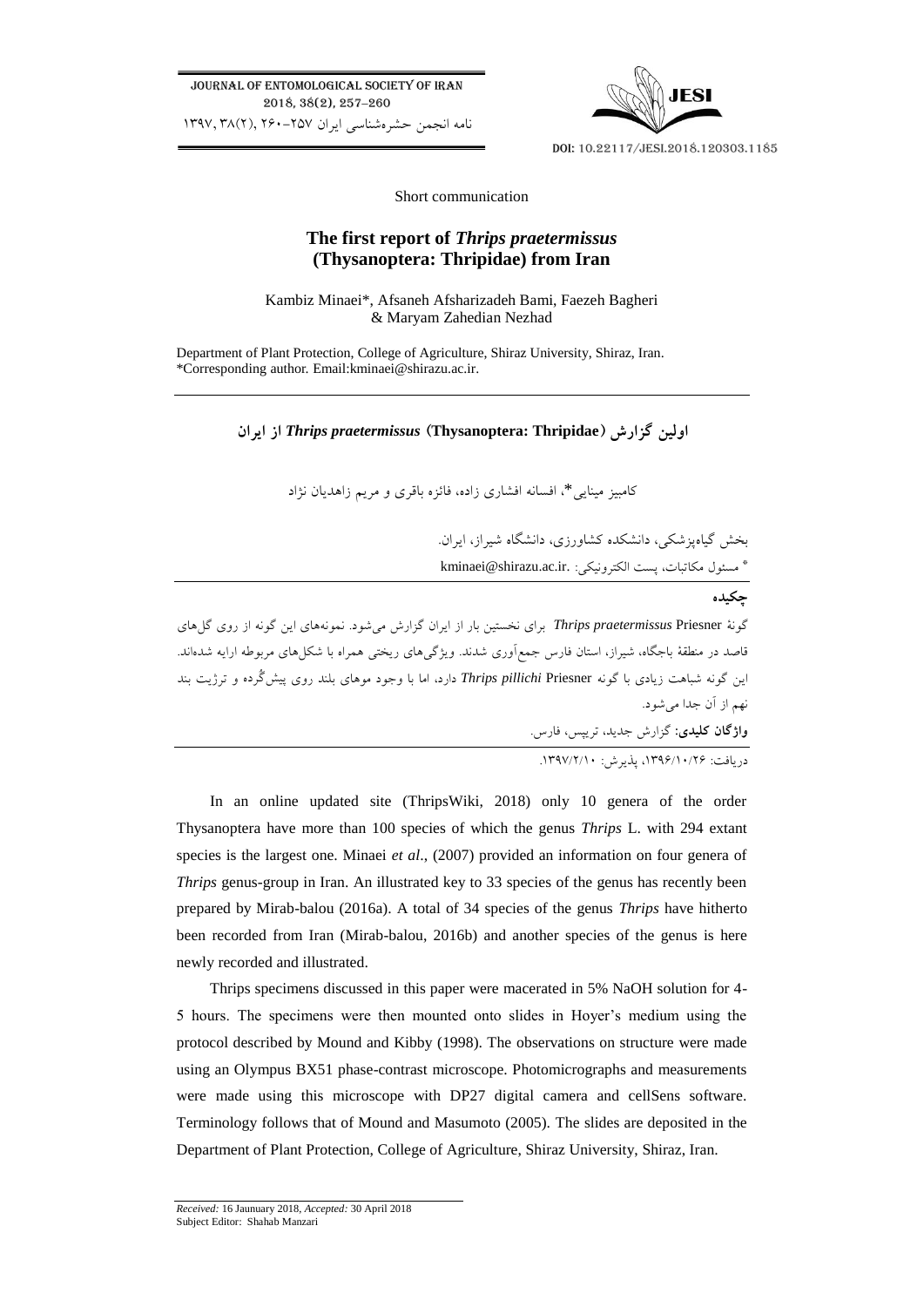## *Thrips praetermissus* **Priesner**

### *Thrips praetermissus* **Priesner, 1920: 58.**

#### *Thrips montivagus* **Priesner, 1923: 83.**

The species is originaly described from Austria (Priesner, 1920) but now distributed around Europe (zur Strassen, 2003). This is the first record of the species in Iran. The species is listed as one of the threatened thrips species of middle-eastern Poland (Kucharczyk & Kucharczyk, 2008).

**Material examined:** 4 females, IRAN, Fars province, Bajgah, from *Taraxacum* sp. (Asteraceae), 3.x.2015 (A. Afsharizadeh Bami).

**Distribution:** Austria, Czech Republic, Germany, Mongolia, Poland, Rumania, Slovakia, Ukrain. (zur Strassen, 2003; Fedor *et al*., 2004), Iran (this study).

**Diagnosis.** Female macroptera. Body brown, antennal segments III-V yellow, IV and V slightly shaded distally, VI yellow but shaeded at distal, VII shaded (Fig. 1), forewing uniformely dusky (Fig. 3).



**Figs 1–6.** *Thrips praetermissus*. Female: 1. Antenna; 2. Head and pronotum; 3. Forewing; 4. Meso and metanotum; 5. Abdominal sternites IV–VII; 6. Abdominal tergites VIII–X.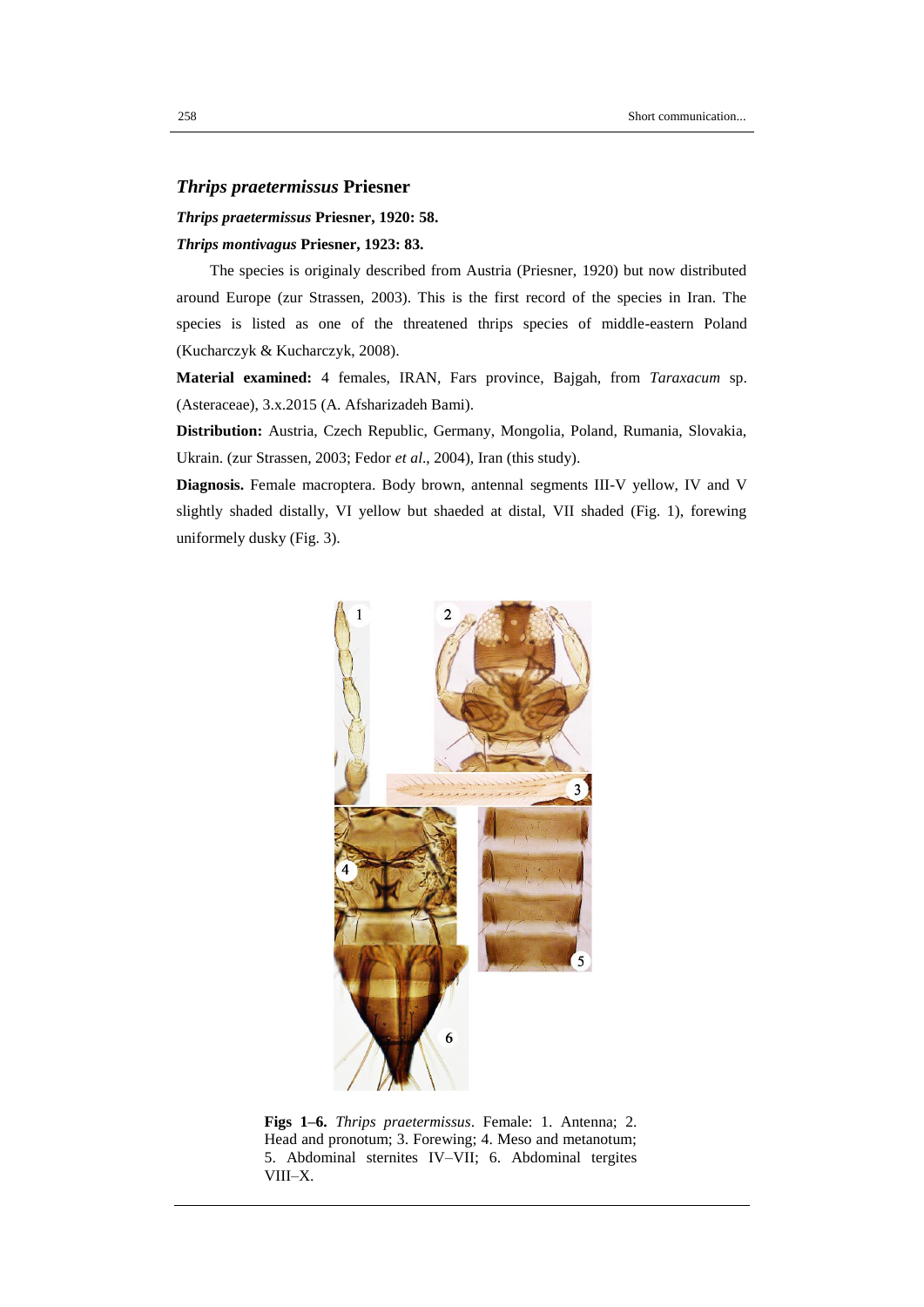Head broader than long, ocellar setae III arising inside ocellar triangle behind first ocellus (Fig. 2); postocular setae I longer than setae II and III. Antennae 7-segmented (Fig. 1). Pronotum wider than long with faint transverse striations anteriorly and posteriorly and about 25 discal setae, posterior margin with 3 pairs of setae inner to major angulars (Fig. 2). Mesonotum with transverse lines, anterior campaniform sensilla present. Metanotum with longitudinal lines; median setae arising behind anterior margin; campaniform sensilla absent (Fig. 4). Fore wing first vein with 3 distal setae (Fig. 3); Abdominal tergite II with 3 lateral marginal setae; posteromarginal comb on VIII complete (Fig. 6); IX with two pairs of campaniform sensilla (Fig. 6) X with incomplete median split. Pleurotergites II - V with  $2-3$  discal setae. Sternites with discal setae (Fig. 5), III with 6 posteromarginal and 13 discal setae.

**Measurements (a female in microns).** Body length 1574. Head, length 129; width across eyes 174; ocellar setae III 19. Pronotum, length 144; width 205; outer (inner) posteroangular setae 72 (79). Fore wing length 900. Tergite IX S1 134. Antennal segments I-VII length 18, 35, 52, 50, 34, 50, 12.

**Comment:** *Thrips praetermissus* is similar to *T. pillichi* Priesner. The latter species was simultaneously recorded by Alavi and Kamali (1995) and Mortazaviha (1995) for the first time from Iran. These two species share the following charchters: abdominal sternites as well as pleurotergites with accessory setae, antennae 7-segmented and forewing with 3 setae on distal half of first vein. However *T*. *praetermissus* differs from *T. pillichi* in having setae S1 on tergite IX longer (more than 100 microns versus less than 80 microns). Similarly the length of inner posteroangular setae is longer in *T*. *praetermissus* (57-76 microns versus 36-57) (zur Strassen, 2003).

## **References**

- **Alavi, J. & Kamali, K.** (1995) A survey of phytophagous and predaceous Thysanoptera of Bojnourd. Proceedings of the 12th Iranian Plant Protection Congress, Junior College of Agriculture, Karaj, p. 340.
- **Fedor, P. J., Sierka, W. & Majzlan, O.** (2004) The thrips (Thysanoptera) of Slovakia. *Acta Phytopathologica et Entomologica Hungarica* 39, 301–309.
- **Kucharczyk, H. & Kucharczyk, M.** (2008) The red list of threatened thrips species (Thysanoptera, Insecta) of middle-eastern Poland. *Acta Phytopathologica et Entomologica Hungarica 43*(2), 297–305.
- **Minaei, K., Azmayeshfard, P. & Mound, L. A.** (2007) The *Thrips* genus-group (Thysanoptera: Thripidae) in Iran. *Journal of Entomological Society of Iran* 27, 29– 36.
- **Mirab-balou, M.** (2016a) An illustrated key to species of the genus *Thrips* Linnaeus (Thysanoptera: Thripidae) from Iran, with an updated checklist. *Journal of Insect Biodiversity and Systematics* 2, 167–180.